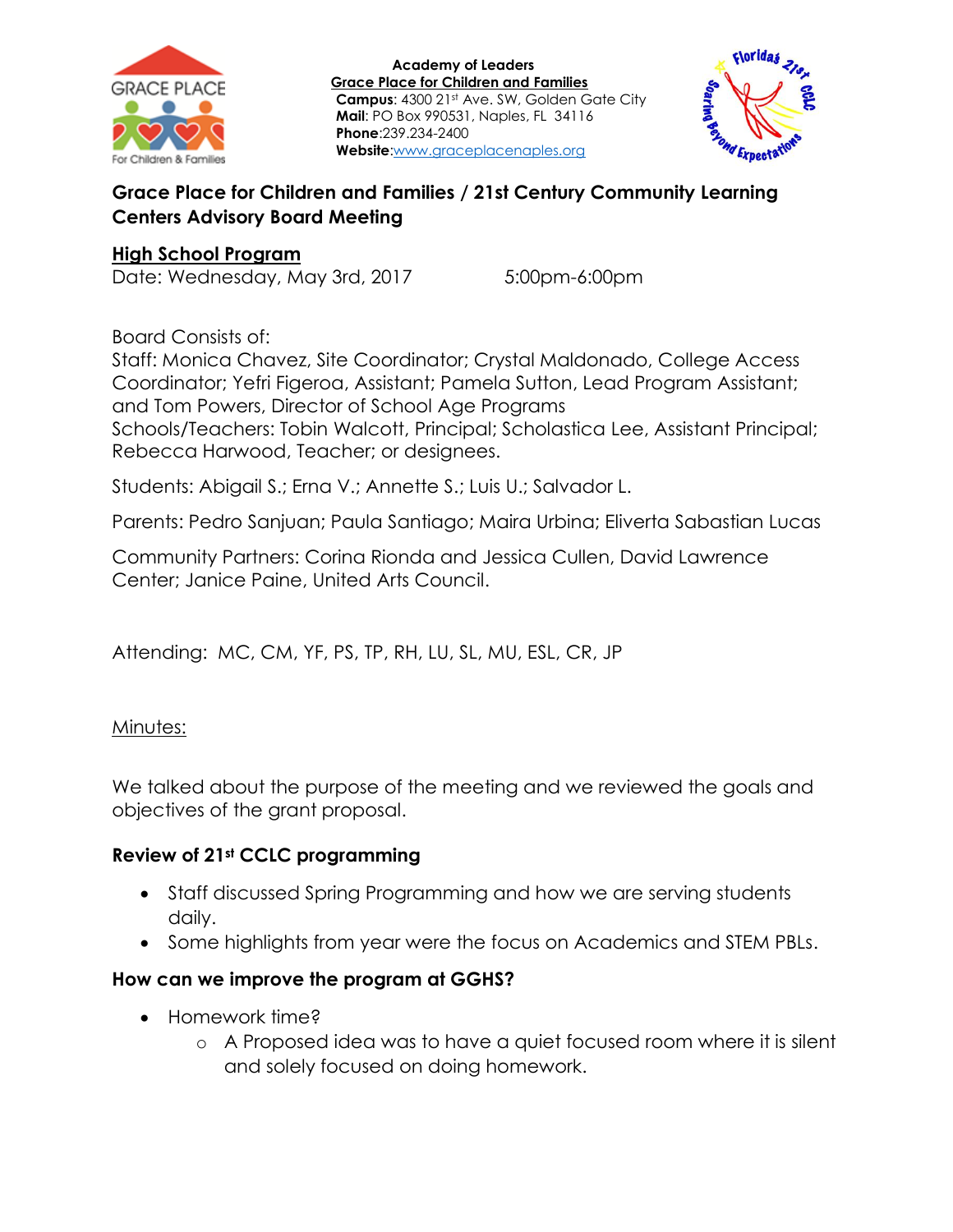



- o Parents happy to have students do work at GGHS because at home it is not easy for the students to get help at home.
- o Students proposed having boy and girls groups separated for some PBLs
- o Staff and students noted interest in having Tech –free zones where technology is prohibited inside in order to focus on activity as it is challenging to monitor students with their phones
- PBLs?
	- o Students would like to continue FSA Prep as they feel like it is very needed
	- o Parents proposed having some PBLs focused on technology and computers.
	- o Students noted that they would like some PBLS focused on writing, from professional letters to creative writing.
	- o Staff and students alike noted that a variety of PBLs was needed so instead of having semester-based PBLs to have interims of 12 weeks in order to fit in more PBLs.
	- o Possibility of collaborating with engineering club to create an engineering PBL or mechanics based one.
- Wellness?
	- o Conversation on having some expanded time for wellness activities.
	- o Most input was positive for wellness.
	- o Some noted that it was too hot earlier in the day to do wellness activities so a solution was to shuffle around PBLs and wellness activities to fit time of the day better.
	- o Staff and students showed interest in rotating through different wellness activities in order to keep diversity up.
	- o Students noted that specifically for Zumba that students should pick the songs or genres in order to get more interest for Zumba.

## **How to improve support for students to succeed academically?**

- Students noted that they wanted more Science tutors
	- o Staff noted that we could look at some volunteers including peer volunteers with science expertise or to identify some staff that could help in those areas

## **Parent Communication**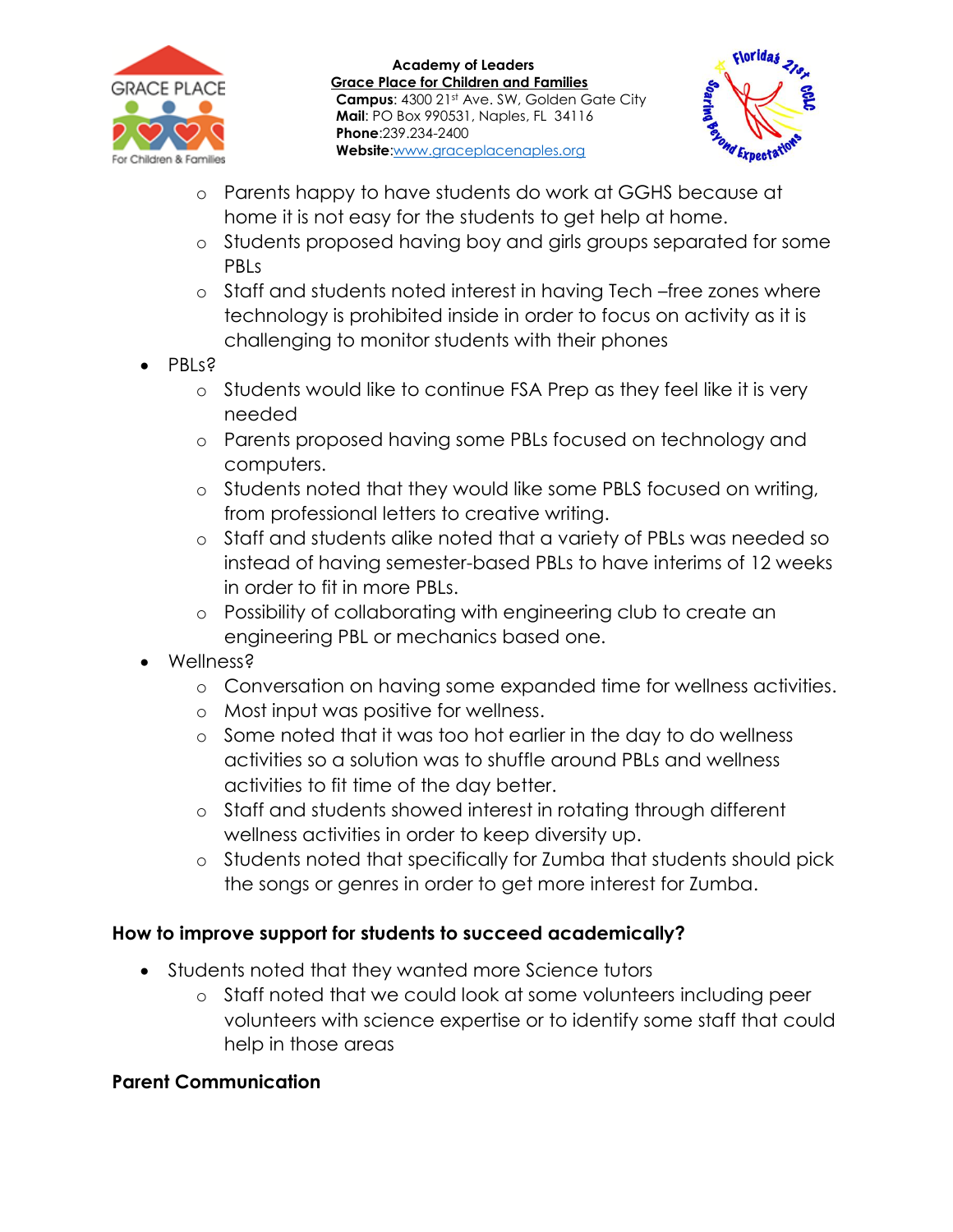



- Best way to improve parents' participation on parenting classes? How to promote these classes?
	- o Parents noted that there is a need of better method to communicate with parents, that fliers are not always effective
	- o Staff need to assure that phone numbers are up to date and connected
	- o Staff noted that using brightly colored paper for fliers makes the fliers more noticeable for students and parents alike
- How can we have parents more involved in program?
	- o If we had more focus on Parent education parents interest might grow

# **Student Communication**

- How can we improve communication with students?
	- o Students noted that bulletin board was rather small and could be more noticeable
	- o Some students and staff proposed we use school software such as Edmodo or Social Media such as Snapchat in order to effectively communicate with students
	- o Staff proposed idea of using Google Docs in order to have easier sign up process for activities
- How can we get students to know the importance of attending the program?
	- o Have communications with parents about absences and whether they are excused or not, but make it age appropriate i.e. for 9th graders check in weekly with parents and 10<sup>th</sup> graders check in monthly, and with 11<sup>th</sup> and 12<sup>th</sup> graders to have more independent accountability
	- o This could be an-opt out program where parents can rely on student to hold themselves accountable

## **Expanding the Advisory Board**

 Who else should be involved in Advisory Board Meetings? We had good representation this year.